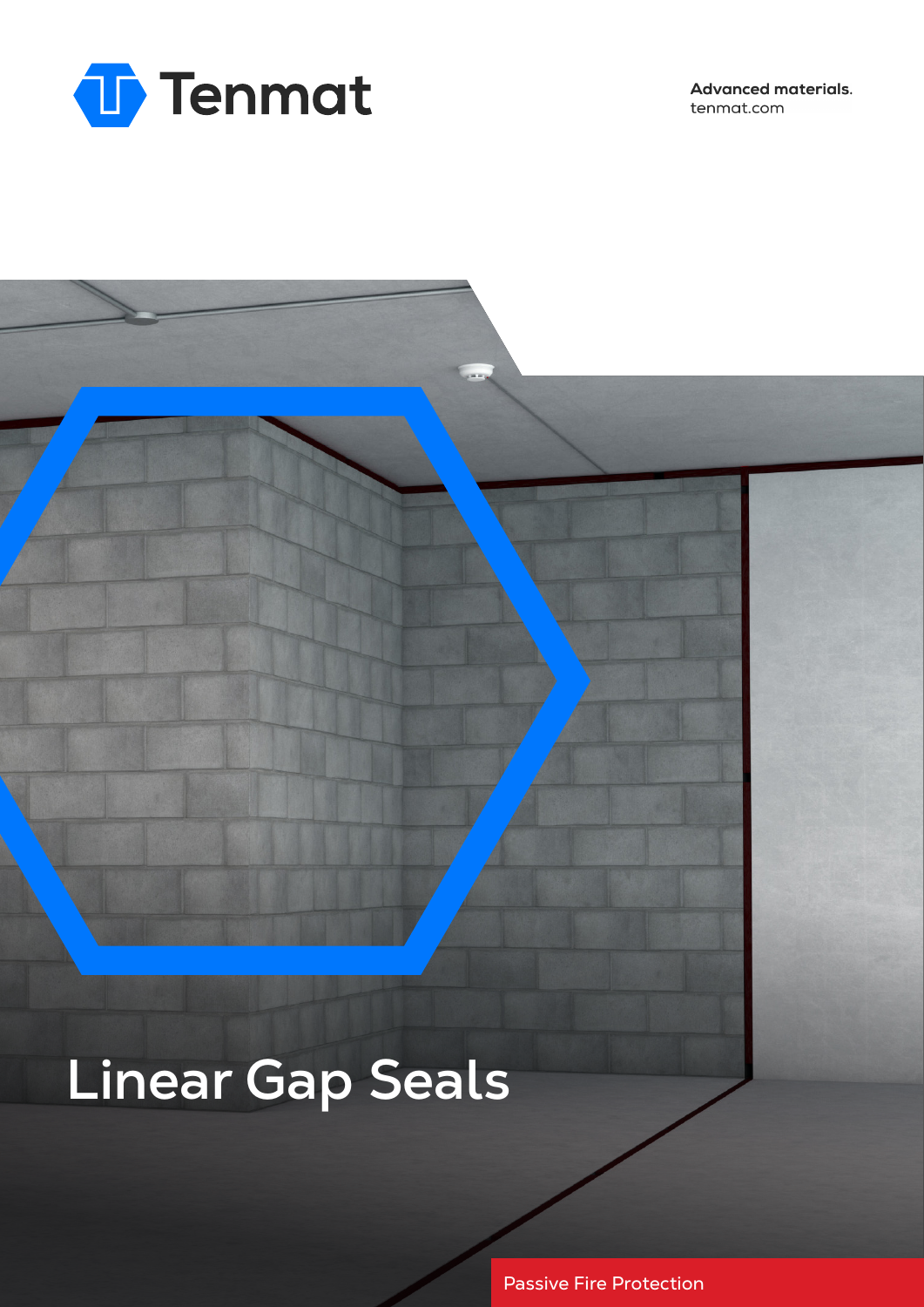| <b>Product Description</b> | Tenmat's FF108 Linear Gap Seals are fully intumescent linear<br>firestop seals tested to the latest EN Standards. The durable seals<br>are installed under compression and can accept up to 50% movement.<br>They are equally suited to both vertical and horizontal joints. The<br>seals offer up to 4 hour (EI240) fire rating for joints in fire rated walls<br>and floors. |
|----------------------------|--------------------------------------------------------------------------------------------------------------------------------------------------------------------------------------------------------------------------------------------------------------------------------------------------------------------------------------------------------------------------------|
| <b>Product Details</b>     | Up to El240 Fire Rating<br>Compressible up to 50%<br>$\bullet$ .<br>Available to suit gap sizes up to 100mm<br>$\bullet$<br>Accepts joint movement<br>$\bullet$<br>No additional sealants required<br>$\bullet$                                                                                                                                                                |

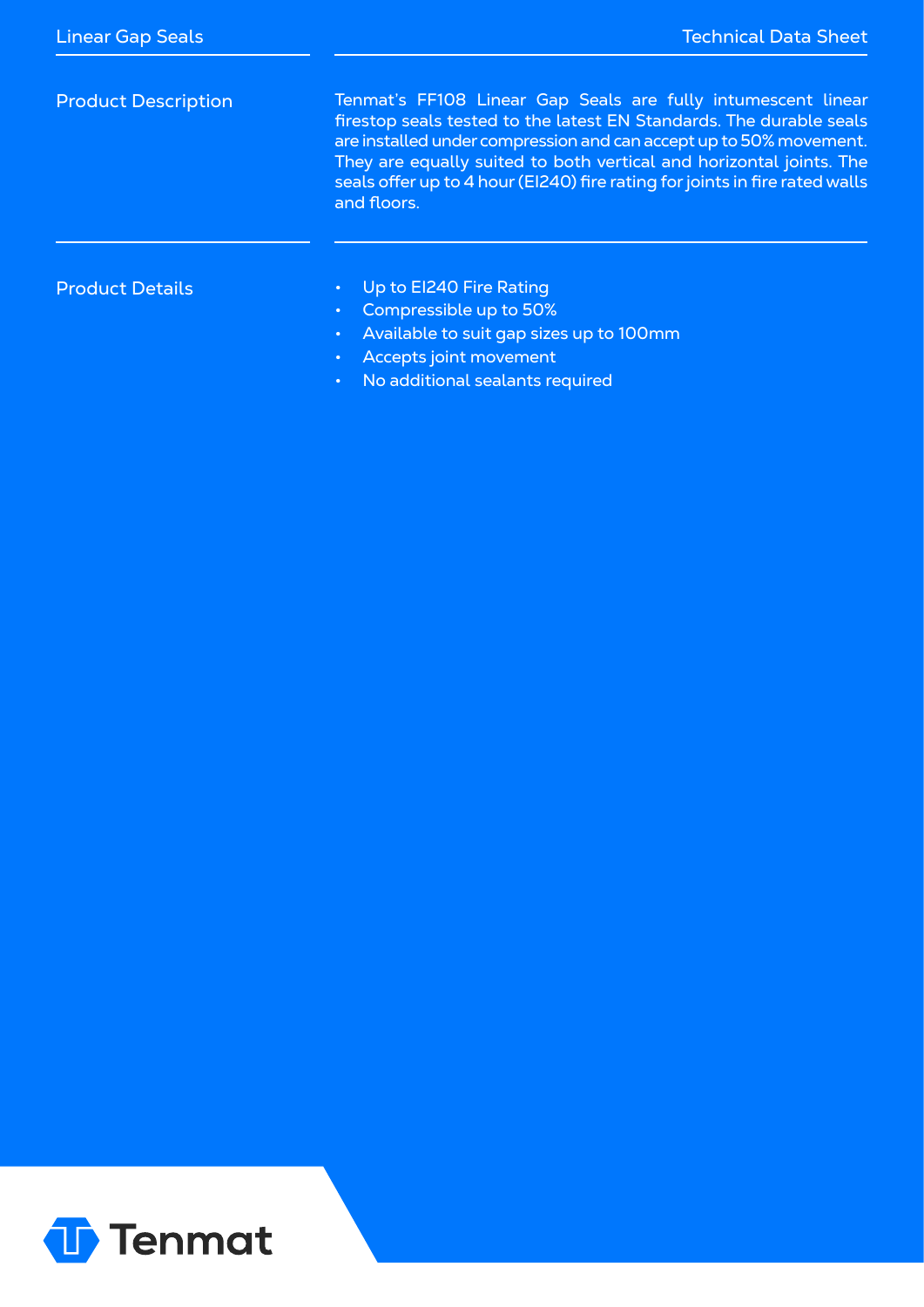#### **Sizes**

#### 1 Seal Required

| <b>Seal Size</b>  | Min Gap. | Max Gap. | <b>Fire Rating: Floors</b> | <b>Fire Rating: Walls</b> |
|-------------------|----------|----------|----------------------------|---------------------------|
| $15 \times 15$ mm | 7.5      | 13       | EI240                      | EI240                     |
| 25 x 20 mm        | 13       | 22       | E240/EI30                  | E240/EI30                 |
| 40 x 20 mm        | 22       | 35       | E240/EI30                  | E240/EI30                 |
| $60 \times 45$ mm | 35       | 50       | E240/EI45                  | E240/EI45                 |
| 85 x 45mm         | 50       | 70       | E240/EI45                  | E240/EI45                 |
| 120 x 60mm        | 70       | 100      | E240/EI45                  | E240/EI45                 |

When installing in gaps/joints in floors, product must be installed 25mm down from the top of the floor slab. When installing in walls, the product must be installed centrally.

### 2 Seals Required

| <b>Seal Size</b> | Min Gap. | Max Gap. | <b>Fire Rating: Floors</b> | <b>Fire Rating: Walls</b> |
|------------------|----------|----------|----------------------------|---------------------------|
| $30x15$ mm       | 15       | 25       | E240/EI180                 | E240/EI180                |
| 25 x 20 mm       | 13       | 22       | E240/EI180                 | E240/EI120                |
| 40 x 20 mm       | 22       | 35       | E240/EI180                 | E240/EI120                |
| 60 x 40mm        | 35       | 50       | E240/EI180                 | E240/EI120                |
| 85 x 40mm        | 50       | 70       | E240/EI180                 | E240/EI120                |
| 120 x 50mm       | 70       | 100      | E240/EI180                 | E240/EI180                |

When installing in gaps/joints in floors, top seal must be installed 100mm down from the top of the floor slab with an air gap of 50mm between the top and bottom seal.

When installing in walls, the 2no. seals must be installed centrally with a 50mm air gap between the seals. Butt joints in adjacent seals must be offset by minimum 500mm.

**In all cases:**

- Minimum floor slab depth of 250mm
- Minimum wall thickness of 250mm
- All butt joints must be a very tight friction fit with no gaps